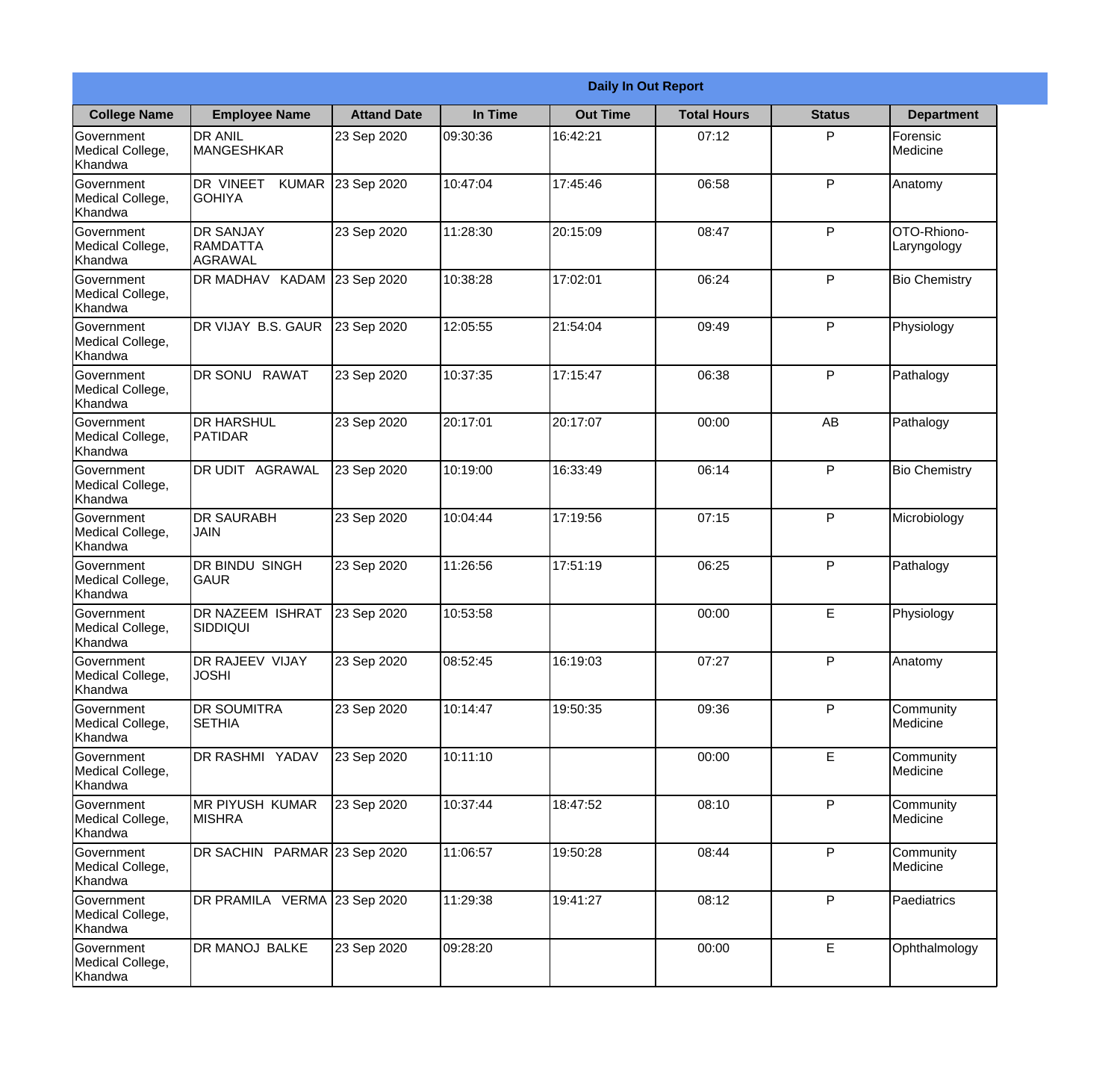| <b>Designation</b>                  | <b>Category</b>     |
|-------------------------------------|---------------------|
| <b>Assistant Professor</b>          | Para Clinical       |
| Professor                           | <b>Non Clinical</b> |
| Professor                           | Clinical            |
| Assistant Professor   Non Clinical  |                     |
| Associate Professor Non Clinical    |                     |
| Demonstrator/Tutor   Para Clinical  |                     |
| Assistant Professor   Para Clinical |                     |
| Associate Professor Non Clinical    |                     |
| Associate Professor Para Clinical   |                     |
| Associate Professor   Para Clinical |                     |
| Professor                           | Non Clinical        |
| Assistant Professor Non Clinical    |                     |
| <b>Assistant Professor</b>          | Para Clinical       |
| <b>Assistant Professor</b>          | Para Clinical       |
| Statistician                        | Para Clinical       |
| <b>Assistant Professor</b>          | Para Clinical       |
| Professor                           | Clinical            |
| <b>Assistant Professor</b>          | Clinical            |

## **Daily In Out Report**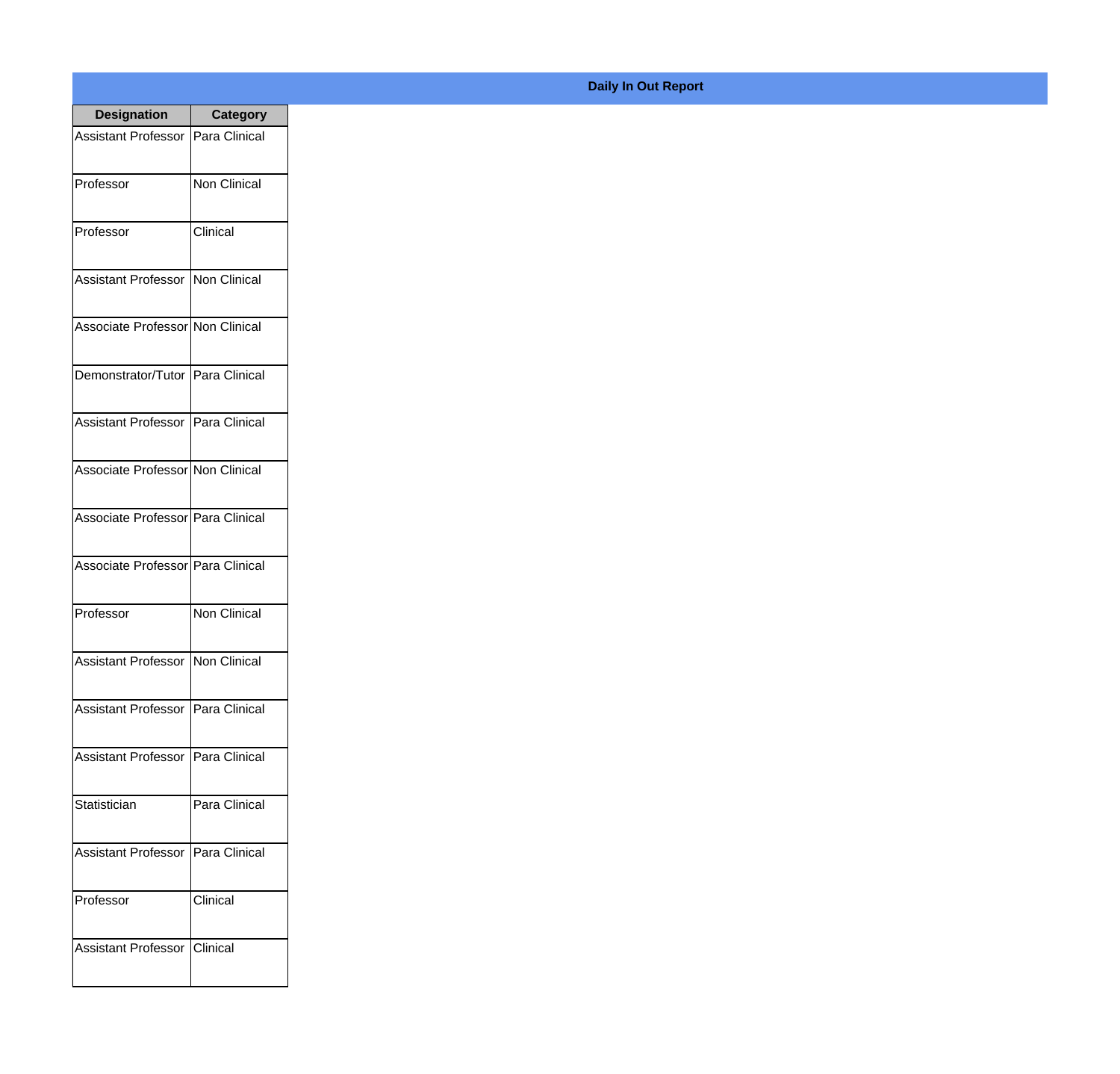|                                                  | <b>Daily In Out Report</b>                |             |          |          |       |    |                             |  |
|--------------------------------------------------|-------------------------------------------|-------------|----------|----------|-------|----|-----------------------------|--|
| Government<br>Medical College,<br>Khandwa        | <b>DR CHANDNI</b><br>KAROLE               | 23 Sep 2020 | 09:27:52 |          | 00:00 | E  | Ophthalmology               |  |
| Government<br>Medical College,<br>Khandwa        | <b>DR SAPNA</b><br><b>MAHESHRAM</b>       | 23 Sep 2020 | 11:30:35 | 17:23:19 | 05:53 | P  | Community<br>Medicine       |  |
| Government<br>Medical College,<br>Khandwa        | <b>DR RAKESH SINGH</b><br><b>HAZARI</b>   | 23 Sep 2020 | 15:35:14 |          | 00:00 | E  | Pathalogy                   |  |
| Government<br>Medical College,<br>Khandwa        | <b>DR ANANT</b><br><b>TUKARAM PAWAR</b>   | 23 Sep 2020 | 11:23:04 | 19:50:20 | 08:27 | P  | Community<br>Medicine       |  |
| Government<br>Medical College,<br>Khandwa        | DR SHAIKH M.KHALIQ 23 Sep 2020            |             | 14:29:58 |          | 00:00 | E  | <b>Bio Chemistry</b>        |  |
| Government<br>Medical College,<br>Khandwa        | <b>DR RAJU</b>                            | 23 Sep 2020 | 10:30:53 | 18:42:09 | 08:12 | P  | Forensic<br>Medicine        |  |
| Government<br>Medical College,<br>Khandwa        | <b>DR ASHOK</b><br><b>BHAUSAHEB NAJAN</b> | 23 Sep 2020 | 10:21:04 | 16:11:15 | 05:50 | P  | Forensic<br>Medicine        |  |
| Government<br>Medical College,<br>Khandwa        | DR SANGEETA<br><b>CHINCHOLE</b>           | 23 Sep 2020 | 11:01:23 |          | 00:00 | E  | Physiology                  |  |
| <b>Government</b><br>Medical College,<br>Khandwa | DR NEERAJ KUMAR                           | 23 Sep 2020 | 09:59:14 | 19:35:06 | 09:36 | P  | Dentisry                    |  |
| Government<br>Medical College,<br>Khandwa        | DR NISHA MANDLOI<br>PANWAR                | 23 Sep 2020 | 09:48:57 | 15:54:59 | 06:06 | P  | Obstetrics &<br>Gynaecology |  |
| Government<br>Medical College,<br>Khandwa        | <b>DR NANDINI</b><br><b>DIXIT</b>         | 23 Sep 2020 | 10:09:17 |          | 00:00 | E  | Paediatrics                 |  |
| Government<br>Medical College,<br>Khandwa        | <b>DR JITENDRA</b><br>AHIRWAR             | 23 Sep 2020 | 10:50:15 | 10:50:22 | 00:00 | AB | Pathalogy                   |  |
| Government<br>Medical College,<br>Khandwa        | DR MUKTESHWARI<br><b>GUPTA</b>            | 23 Sep 2020 | 11:15:56 | 16:59:24 | 05:44 | P  | Pharmacology                |  |
| Government<br>Medical College,<br>Khandwa        | DR SHAILENDRA<br><b>SINGH CHOUHAN</b>     | 23 Sep 2020 | 12:30:26 |          | 00:00 | E. | Orthopaedics                |  |
| Government<br>Medical College,<br>Khandwa        | <b>MOHIT GARG</b>                         | 23 Sep 2020 | 09:21:13 |          | 00:00 | E  | <b>General Medicine</b>     |  |